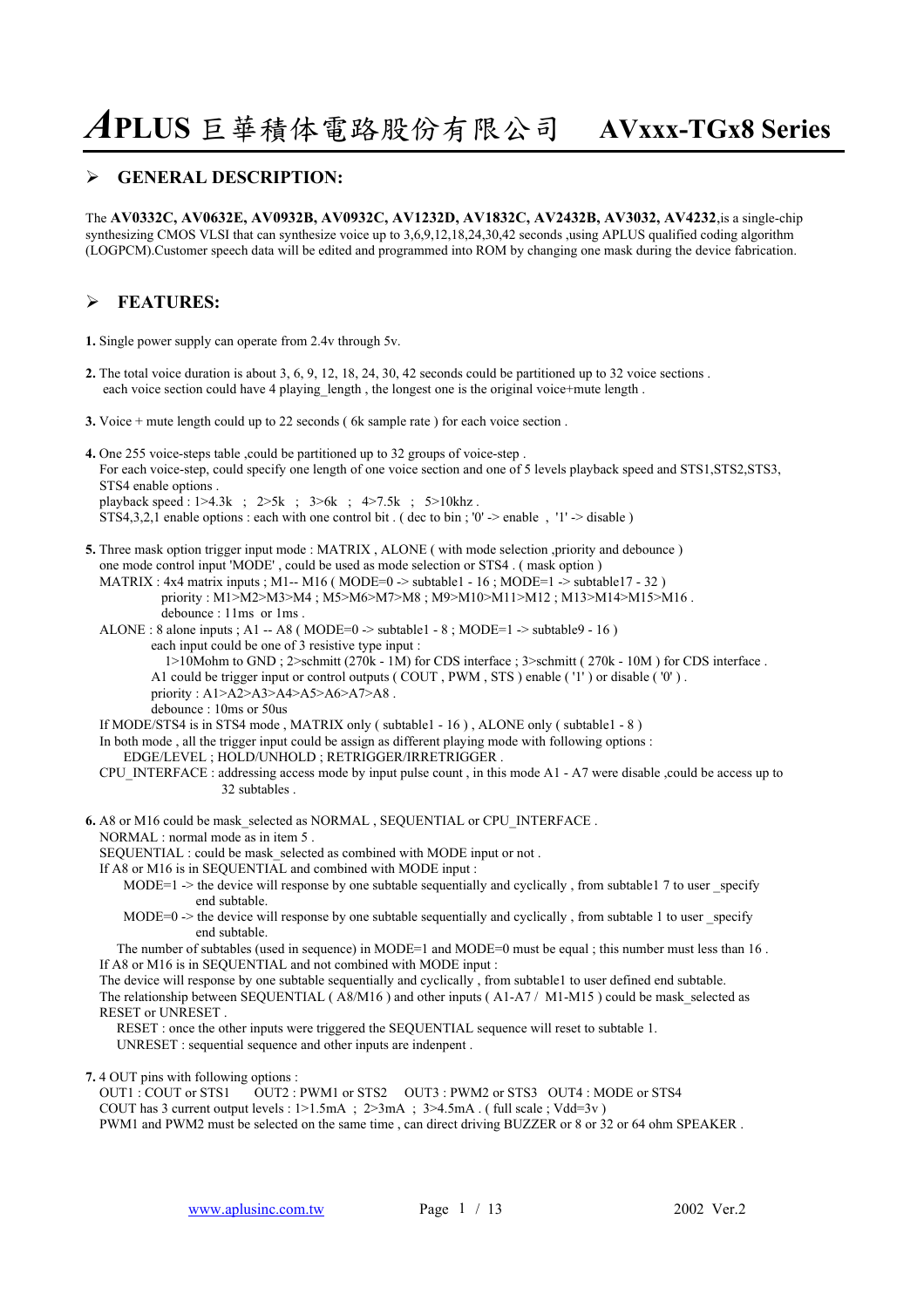#### **8.** 4 status outputs ( STS1 , STS2 , STS3 , STS4 ) ,one mask option status output ( MODE/STS4 ) : FOR **AV0332C, AV0632E, AV0932B, AV0932C, AV1232D, AV1832C, AV2432B, AV3032, AV4232.**

| $*$ STS1                                                              | $*$ STS2                             |                                |
|-----------------------------------------------------------------------|--------------------------------------|--------------------------------|
| $a$ cout                                                              | $a$ >pwm $1$                         |                                |
| b>stop high pulse<br>$c$ stop low pulse                               | b>stop high pulse                    | $c$ >stop low pulse            |
| d>busy high active<br>e>busy low active                               | d>busy high active                   | e>busy low_active              |
| f>led 6hz (flash at mute)<br>g>led 3hz (flash at mute)                | f>led 6hz (flash at mute)            | g>led 3hz (flash at mute)      |
| h>led 1.5hz (flash at mute)<br>i>led 0.75hz (flash at mute)           | h>led 1.5hz (flash at mute)          | i>led 0.75hz (flash at mute)   |
| j>led 6hz (off at mute)<br>$k$ led 3hz (off at mute)                  | $i$ -led 6hz (on at mute)            | $k$ -led 3hz (on at mute)      |
| $1 > led$ 1.5hz (off at mute)<br>$m$ led 0.75 $hz$ (off at mute)      | $1 > led$ 1.5hz (on at mute)         | m>led 0.75hz (on at mute)      |
| n>led dybzl 0.34sec.<br>o>led dybzl 0.68sec.                          | n>led 6hz (off at mute)              | o>led 3hz (off at mute)        |
|                                                                       | p>led 1.5hz (off at mute)            | q>led 0.75hz (off at mute)     |
| q>busy high , except mute<br>$p$ >led dybzl 1.02sec.                  | r>led dynamic 1/4                    | s>led dynamic 2/4              |
| r>busy low , except mute                                              | t>led dynamic $3/4$                  |                                |
| $*$ STS3                                                              | $*$ STS4                             |                                |
| $a$ >pwm $2$                                                          | a>mode                               |                                |
|                                                                       |                                      |                                |
| b>stop high pulse<br>$c$ stop low pulse                               | b > stop high pulse                  | c>stop low pulse               |
| d>busy high active<br>e>busy low active                               | d>busy high active                   | e>busy low active              |
| f>led 6hz (flash at mute)<br>g>led 3hz (flash at mute)                | f>led 6hz (flash at mute)            | g>led 3hz (flash at mute)      |
| $h$ >led 1.5hz (flash at mute)<br>$i$ >led 0.75hz (flash at mute)     | $h$ >led 1.5hz (flash at mute)       | i>led 0.75hz (flash at mute)   |
| $i$ -led 6hz (off at mute)<br>$k$ -led 3hz (off at mute)              | $i$ -led 6hz (on at mute)            | $k$ -led 3hz (on at mute)      |
| $\geq$ led 1.5hz (off at mute)<br>m>led $0.75\text{hz}$ (off at mute) | $1 >$ led $1.5$ hz (on at mute)      | $m$ led 0.75 $hz$ (on at mute) |
| n>led dybzl 0.34sec.<br>o>led dybzl 0.68sec.                          | $n$ in $\geq$ led 6 hz (off at mute) | $o$ >led 3hz (off at mute)     |
|                                                                       | p>led 1.5hz (off at mute)            | $q$ >led 0.75hz (off at mute)  |
| p>led dybzl 1.02sec.<br>q>busy high , except mute                     | r>led dynamic $1/4$                  | s>led dynamic 2/4              |
| r>busy low , except mute                                              | t>led dynamic $3/4$                  |                                |

If both STS1(STS3) and STS2(STS4) are in 6hz or 3hz mode ,they will flash alternatively .

For STS1 and STS3 options , the DYBZL must selected same level .

For STS2 and STS4 options , the DYNAMIC must selected same level .

STS4 was enabled only when the MODE/STS4 is in STS4 option .

For each voice step , the STS1 , STS2 , STS3 , STS4 could be mask selected as active or inactive.

 If select flash at mute of STS1(STS3) , can select 3hz or 1.5hz or 0.75hz . If select flash at mute of STS2(STS4) , can select 3hz or 1.5hz or 0.75hz .

If both select off at mute of STS1(STS2,STS3,STS4) or on at mute of STS2(STS4) , can only select 3hz or 1.5hz or 0.75hz at the same level .

**9.** Automatic Rosc selection : ( mask option )

 Enable - the device will use external Rosc if it has external Rosc ; the device will use internal Rosc automatically if it hasn't external Rosc . ( it must be determined before operation )

Disable - use external Rosc only .

Internal Rosc options : one of 13 internal Rosc options with different playback speed .

#### For **AV0332C , AV0632E, AV0932B, AV0932C, AV1232D, AV1832C, AV2432B, AV3032, AV4232**:

 playback speed=4.3khz -> a>8.9k ; b>8.6k ; c>7.9k ; d>7.0k ; e>6.3k ; f>5.8k ; g>5.4k ; h>5.1k ; i>4.7k ; j>4.3k ; k>4.1k ; l>3.9k ; m>3.6k hz . (Vdd=3v) playback speed=5.0khz  $\ge 2$  a>10.3k; b>10.0k; c>9.2k; d>8.2k; e>7.3k; f>6.8k; g>6.3k; h>5.9k; i $>5.5k$ ;  $\geq 5.0k$ ;  $k > 4.8k$ ;  $\geq 4.6k$ ; m $>4.2k$  hz. (Vdd=3v) playback speed=6.0khz -> a>12.4k ; b>12.0k ; c>11.0k ; d>9.8k ; e>8.8k ; f>8.1k ; g>7.5k ; h>7.1k ; i>6.6k ; j>6.0k ; k>5.7k ; l>5.5k ; m>5.0k hz . ( Vdd=3v ) playback speed=7.5khz -> a>15.5k ; b>15.0k ; c>13.8k ; d>12.3k ; e>11.0k ; f>10.1k ; g>9.4k ; h>8.9k ; i>8.3k ; j>7.5k ; k>7.1k ; l>6.9k ; m>6.3k hz . ( Vdd=3v ) playback speed=10khz  $> a$  > 20.7k ; b>20.0k ; c>18.3k ; d>16.3k ; e>14.7k ; f>13.5k ; g>12.5k ; h>11.8k ;  $i>11.0k$ ;  $i>10.0k$ ;  $k>9.5k$ ;  $l>9.2k$ ; m $>8.3k$  hz. (Vdd=3v)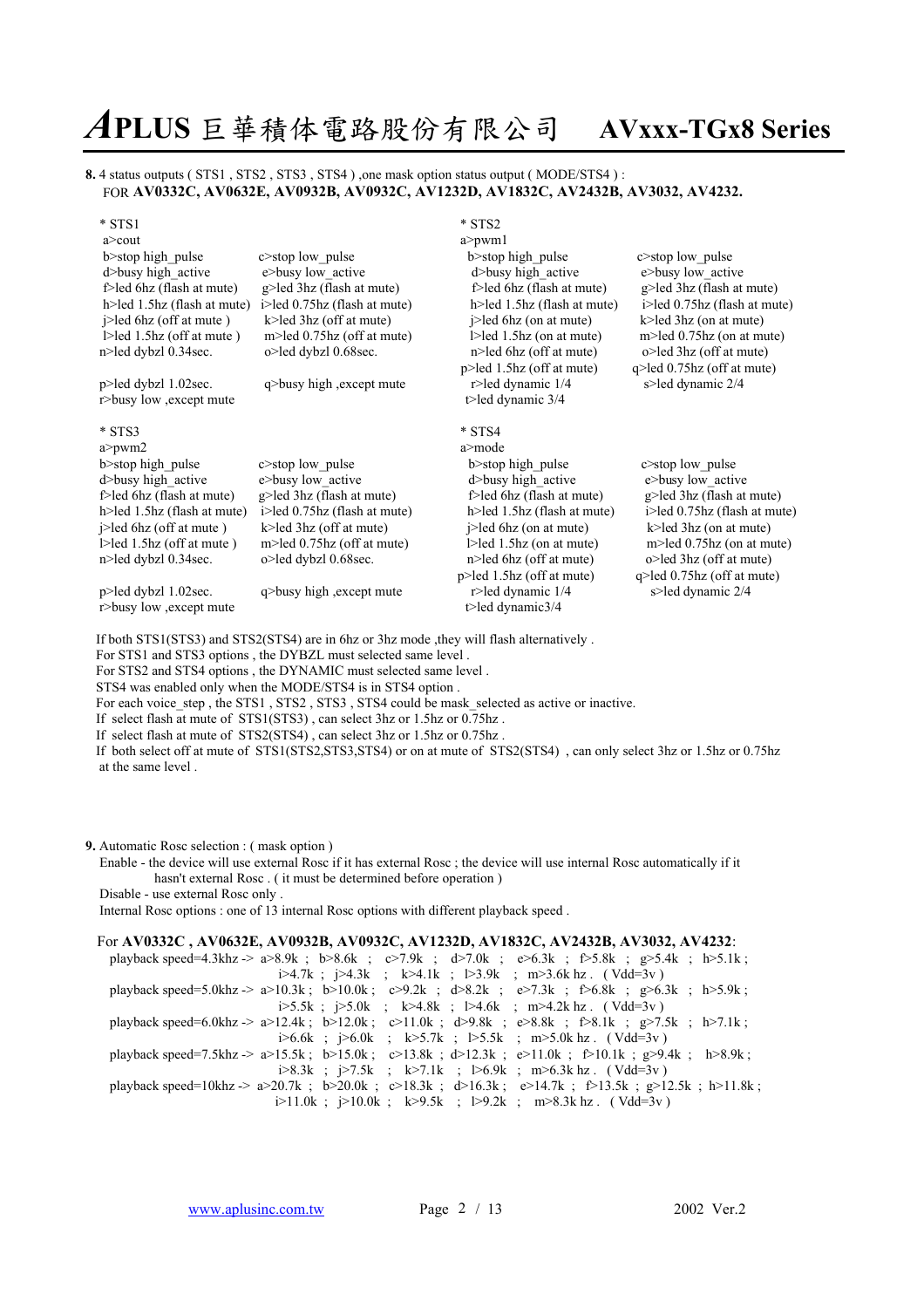### ¾ **BLOCK DIAGRAM:**



z ㆒般規格**:** 

**AV0332C, AV0632E, AV0932B, AV0932C, AV1232D, AV1832C, AV2432B, AV3032, AV4232** 乃 ㆒單晶CMOS VLSI 語音合成器,它以LOGPCM編碼方式,合成長達3,6,9,12,18,24,30,42秒之語 音。藉由製造過程中更換光罩,將客戶需要之語音資料編寫入ROM中。

- **●** 特性:
- 1. 單㆒工作電壓範圍為2.4 5 伏特。
- 2. 語音總長度可達3,6,9,12,18,24,30,42秒,且可被分割成32語音段(section), 每段長度 可不同。每一段有四種衣時間的選擇,但是任何一種播放時間皆不可長於原段 的(語音+靜音)時間。
- 3. 其中每一段的長度 (語音+靜音時間) 最多可達22秒。 (在6kHz取樣頻率下)。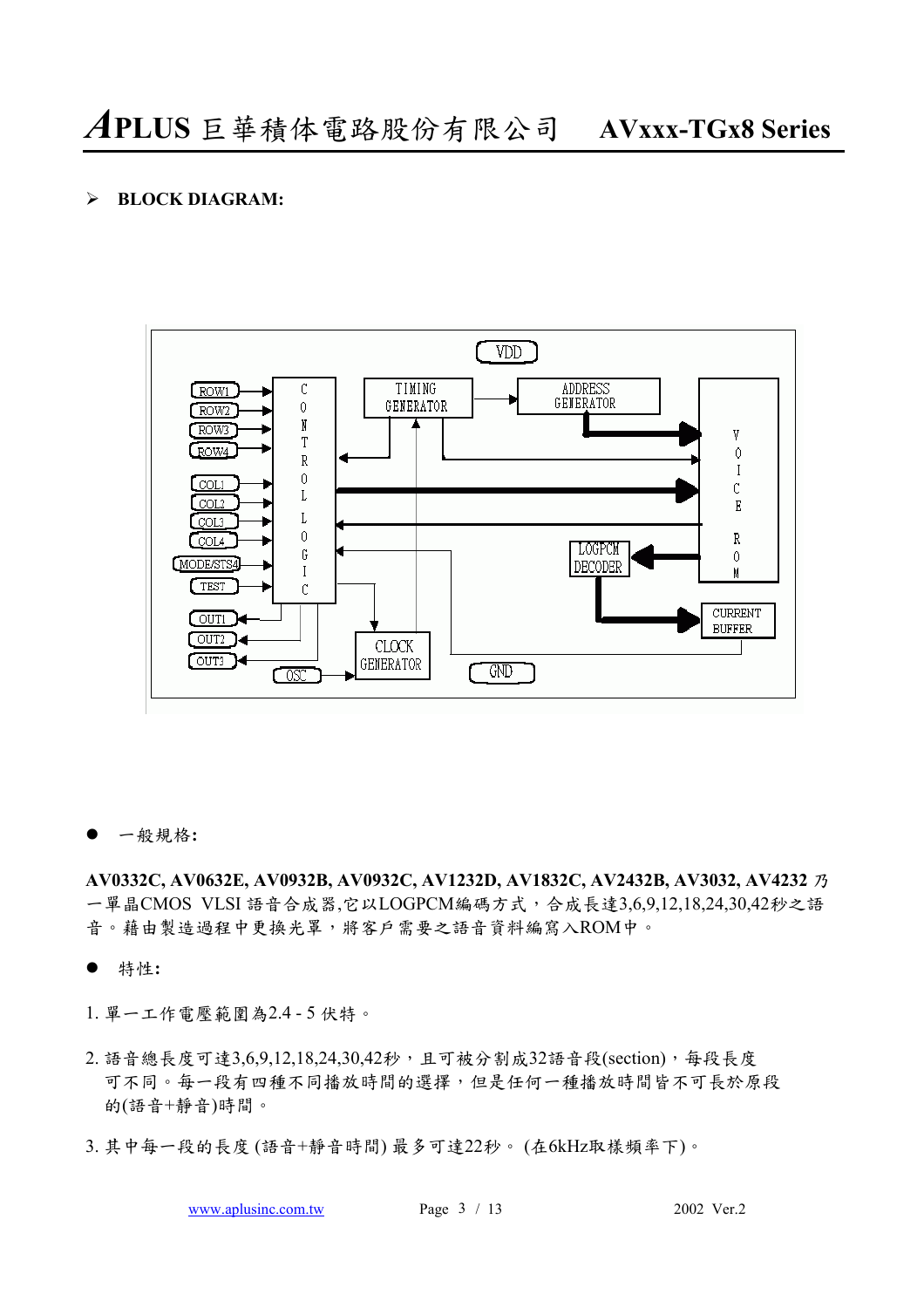4. 具有255個語音格(voice\_step),可規劃成32語音組(sub\_table)。 每㆒語音格可指定㆒語音段長度, 播放速度, AUDIO電流輸出, 和STS1、STS2、STS3、 STS4致能或非致能。 振盪器選項: 1>4.3k; 2>5k; 3>6k; 4>7.5k; 5>10k hz (Vdd=3.0; Rosc=300kohm)。 STS4,3,2,1 致能選擇: 每㆒種由㆒個控制位元控制( '0' -> 致能 ; '1' -> 非致能 )。

- 5. 由光罩選擇可決定使用矩陣 (MATRIX) 觸發或單獨 (ALONE)觸發。(兩者各有其MODE 模式選擇,防止誤動作時間及優先順序的選項), CPU觸發。 其中, 'MODE/STS3'可選擇輸入MODE控制模式或 STS4輸出 (光罩決定)。
	- □矩陣觸發:4×4矩陣輸入(M1 M16)
		- ◎優先順序:

 M1>M2>M3>M4; M5>M6>M7>M8; M9>M10>M11>M12; M13>M14>M15>M16 ◎ 防止誤動作(DEBOUNCE)時間: 11ms-提供㆒般手動操作;

1ms-提供較敏感的動作。

◎MODE模式選擇: MODE=0,對應至語音組1 -16;

- MODE=1,對應至語音組17 -32。
- □單獨觸發:八個單獨輸入(A1-A8)的特性:內含電阻式史密特輸入(270K-1M)提 供光敏電阻(CDS)使用。
	- ◎優先順序:A1>A2>A3>A4>A5>A6>A7>A8

◎防止誤動作(DEBOUNCE)時間:10ms-提供㆒般手動操作;

50us-提供跳動開關使用。

◎MODE模式選擇:MODE=0,對應至語音組1-8; MODE=1,對應至語音組9-16。

如果MODE 選擇 STS4輸出, 則矩陣觸發對應至 (subtable 1-16) 或單獨觸發對應至

(subtable 1-8) 以㆖2種觸發, 每㆒輸入可選擇不同播放模式(光罩選擇):

邊緣觸發 / 位準觸發(EDGE/LEVEL) ; 保持 / 非保持(HOLD/UNHOLD) ;

後段蓋前段 / 非後段蓋前段(RETRIGGER/IRRETRIGGER)

- □串列式CPU觸發:以觸發輸入COL4當作連接其它CPU介面的輸入腳.此時其它輸 入的接腳皆應為非致能。
- 6. A8或M16可由光罩選擇設定為㆒般觸發(NORMAL),順序觸發(SEQUENTIAL)或CPU觸 發。

□ ㆒般觸發(NORMAL):A8或M16的觸發如第5項所示:

□ 順序觸發功能 (SEQUENTIAL):可選擇是否配合'MODE'輸入使用。

A).當A8或M16設定為單鍵觸發,而且結合'MODE'輸入使用:

MODE=1 -> 一經觸發將由第17語音組 (subtable 17) 至設定之語音組 (subtable n;

n=17 - 32 )每次觸發播放㆒語音組按順序循環播放。

MODE=0 -> 一經觸發將由第1語音組 (subtable 1) 至設定之與音組 (subtable n; n=1 - 16 )每次觸發播放㆒語 音組按順序循環播放。

www.aplusinc.com.tw Page  $4 / 13$  2002 Ver.2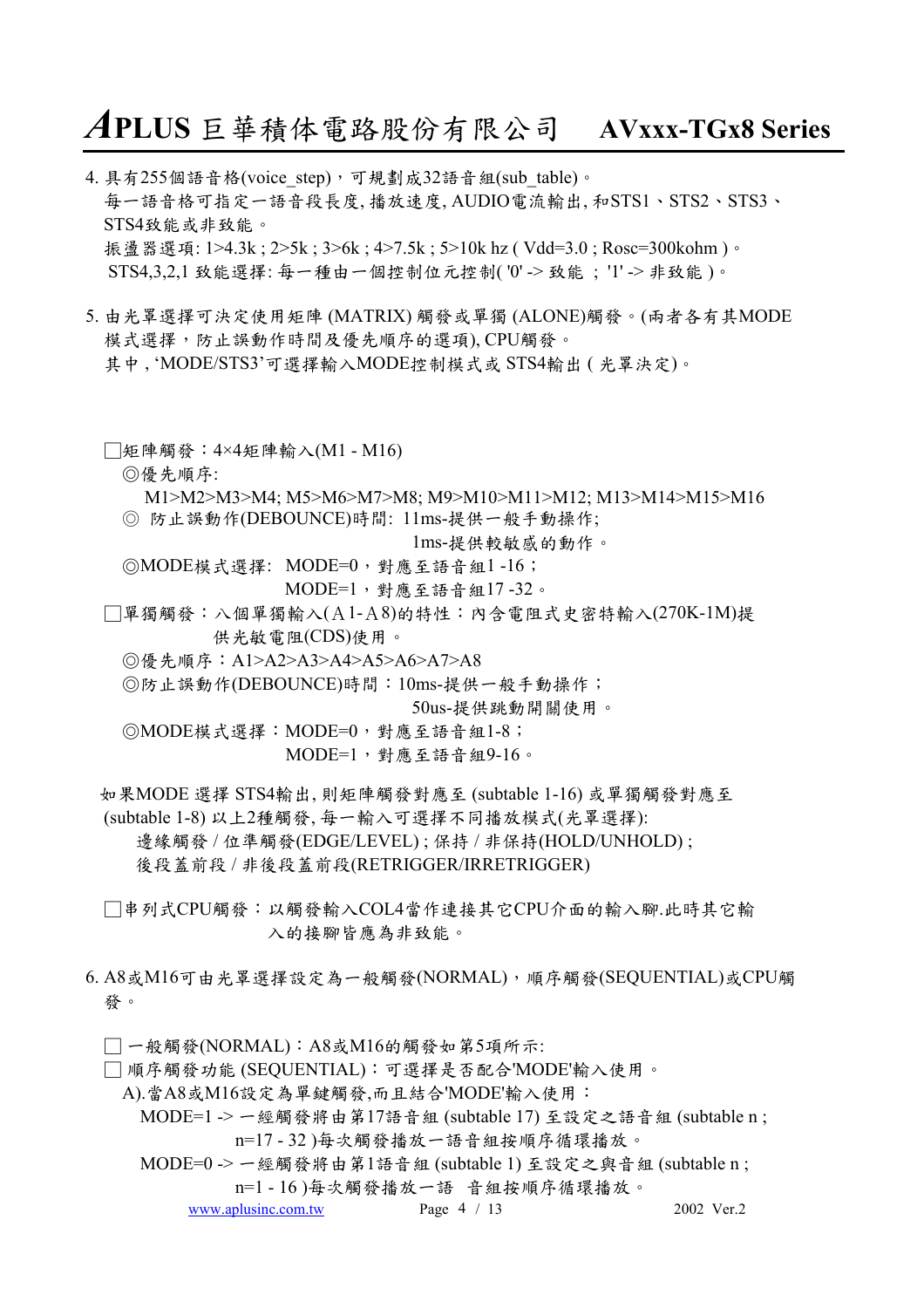循環播放之語音組數在MODE=1 ,MODE=0須相同且<語音16 。

當A8或M16設定為單鍵輸入,而且不配合'MODE'輸入控制使用:

㆒經觸發將由第1組 (subtable 1) 至設定之語音組 (subtable n ; n=1-32 )每觸發播放㆒組按順 序循環播放。

 $B$ )順序觸發(A8或M16)開始動作後,若其它輸入觸發(A1-A7/M1-M15),可經光罩 選擇定義為『可重置或不可重置』。

◎可重置(RESET):若其它輸入觸發,順序觸發功能的循環將被重置回第1語音組。

◎不可重置(UNRESET):順序觸發功能的尋循環不受其它鍵觸發影響。

7. OUT1, OUT2, OUT3, MODE/STS4 可作以下選擇:

OUT1 : 可選擇為COUT或STS1狀態輸出。

OUT2 : 可選擇為PWM1或STS2狀態輸出。

OUT3 :可選擇為 PWM2或STS3狀態輸出。

MODE/STS4 :可選擇為 MODE控制輸入或STS4狀態輸出。

COUT 有3種電流輸出 : 1> 1.5mA ; 2> 3mA ; 3>4.5mA ( Vdd=3v , full scale )。

PWM1, PWM2須同時選擇, 可驅動buzzer 或 8、32、64 ohm speaker。

#### 8. STS1,STS2,STS3及STS4可做如㆘輸出選擇:

| STS1輸出的選擇                 | STS2輸出的選擇               |
|---------------------------|-------------------------|
| A) COUT聲音輸出               | A) PWM1 聲音輸出            |
| B) 停止播放時送出高位準脈衝.          | B) 停止播放時送出高位準脈衝.        |
| C) 停止播放時送出低位準脈衝.          | C) 停止播放時送出低位準脈衝.        |
| D) 播放時送出高位準訊號.            | D) 播放時送出高位準訊號.          |
| E) 播放時送出低位準訊號.            | E) 播放時送出低位準訊號.          |
| F) LED 6HZ(静音時閃爍).        | F) LED 6HZ(静音時閃爍).      |
| G) LED 3HZ(靜音時閃爍).        | G) LED 3HZ(靜音時閃爍).      |
| H) LED 1.5HZ(靜音時閃爍).      | H) LED 1.5HZ(靜音時閃爍).    |
| I) LED 0.75HZ(靜音時閃爍).     | I) LED 0.75HZ(静音時閃爍).   |
| J) LED 6HZ(靜音時熄滅).        | J) LED 6HZ(靜音時亮著).      |
| K) LED 3HZ(靜音時熄滅).        | K) LED 3HZ(靜音時亮著).      |
| L) LED 1.5HZ(靜音時熄滅).      | L) LED 1.5HZ(靜音時亮著).    |
| M) LED 0.75HZ(靜音時熄滅).     | M) LED 0.75HZ(靜音時亮著).   |
| N) LED動態送出低位準脈衝 0.34秒(每一語 | N) LED 6HZ(靜音時熄滅)訊號.    |
| 音格).                      | O) LED 3HZ(靜音時熄滅)訊號.    |
| O) LED動態送出低位準脈衝 0.68秒(每一語 | P) LED 1.5HZ(靜音時熄滅)訊號.  |
| 音格).                      | Q) LED 0.75HZ(靜音時熄滅)訊號. |
| P)LED動態送出低位準脈衝 1.02秒(每一語音 | R) LED動態 1/4位準訊號.       |
| 格).                       | S) LED動態 2/4位準訊號.       |
| Q) 播放時 (靜音除外) 送出高位準訊號.    | T) LED動態 3/4位準訊號.       |
| R) 播放時 (靜音除外) 送出低位準訊號.    |                         |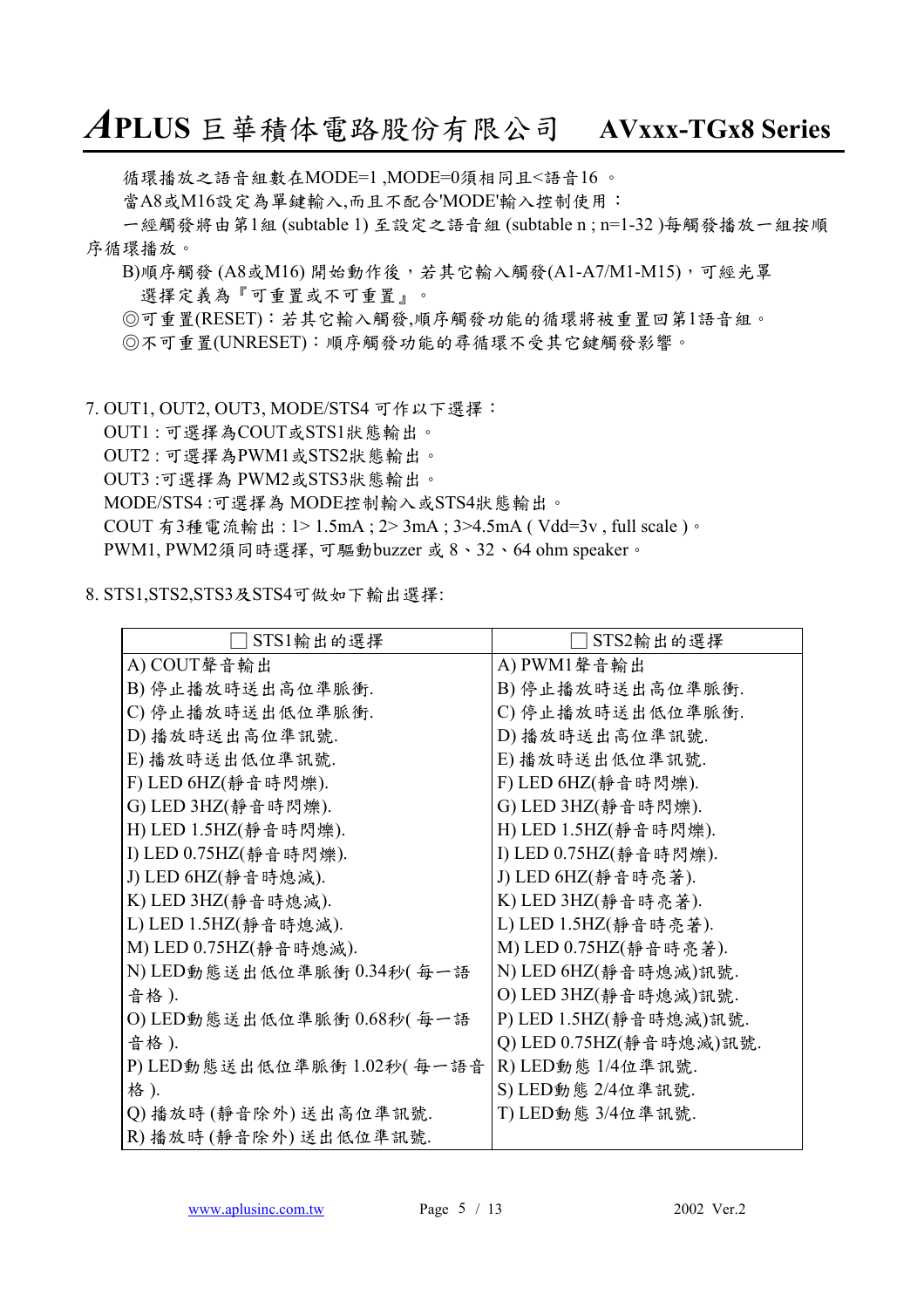*A***PLUS** 巨華積体電路股份有限公司 **AVxxx-TGx8 Series**

| STS3輸出的選擇                       | STS4輸出的選擇             |
|---------------------------------|-----------------------|
| A) PWM2 聲音輸出                    | A) MODE選擇             |
| B) 停止播放時送出高位準脈衝.                | B) 停止播放時送出高位準脈衝.      |
| C) 停止播放時送出低位準脈衝.                | C) 停止播放時送出低位準脈衝.      |
| D) 播放時送出高位準訊號                   | D) 播放時送出高位準訊號.        |
| E) 播放時送出低位準訊號                   | E) 播放時送出低位準訊號.        |
| F) LED 6HZ(靜音時閃爍).              | F) LED 6HZ(静音時閃爍).    |
| G) LED 3HZ(静音時閃爍).              | G) LED 3HZ(静音時閃爍).    |
| H) LED 1.5HZ(静音時閃爍).            | H) LED 1.5HZ(静音時閃爍).  |
| I) LED 0.75HZ(静音時閃爍).           | I) LED 0.75HZ(静音時閃爍). |
| J) LED 6HZ(静音時熄滅).              | J) LED 6HZ(靜音時亮著).    |
| K) LED 3HZ(靜音時熄滅).              | K) LED 3HZ(靜音時亮著).    |
| L) LED 1.5HZ(靜音時熄滅).            | L) LED 1.5HZ(静音時亮著).  |
| M) LED 0.75HZ(静音時熄滅).           | M)LED 0.75HZ(静音時亮著).  |
| N) LED動態送出低位準脈衝 0.34秒( 每一語音格 ). | N) LED 6HZ(静音時熄滅).    |
| O) LED動態送出低位準脈衝 0.68秒(每一語音格).   | O) LED 3HZ(静音時熄滅).    |
| P)LED動態送出低位準脈衝 1.02秒( 每一語音格 ).  | P) LED 1.5HZ(静音時熄滅).  |
| Q) 播放時 (靜音除外) 送出高位準訊號.          | Q) LED 0.75HZ(靜音時熄滅). |
| R) 播放時 (靜音除外) 送出低位準訊號.          | R) LED動態 1/4位準訊號.     |
|                                 | S) LED動態 2/4位準訊號.     |
|                                 | T) LED動態 3/4位準訊號.     |

※ 如STS1(STS3)和STS2(STS4)選擇相同LED 6HZ或LED 3HZ或LED 1.5HZ或LED 0.75 HZ之模式時它們將交互閃爍。

※若STS1,STS3同時選擇 LED動態送出低位準脈衝(每一語音格),須選擇同一秒數。 ※若STS2, STS4同時選擇 LED動態位準訊號,須選擇 同一位準。 ※STS1, STS2, STS3及STS4可由光罩選擇對每一語音格( voice step)致能或非致能。

※狀態輸出方式請以時序圖為準。

※選擇 STS1(STS3) 的靜音閃爍時 , 可選擇 3HZ , 1.5HZ 或 0.75HZ的輸出.

※選擇 STS2(STS4) 的靜音閃爍時 , 可選擇 3HZ , 1.5HZ 或 0.75HZ的輸出.

※選擇 STS1( STS2,STS3,STS4 )的靜音時熄滅和選擇 STS2( STS4) 的靜音時熄滅 或 靜音時亮著, 僅可選擇單㆒位準 3HZ , 1.5HZ 或 0.75HZ的輸出.

- 9.自動選擇振盪電阻(光罩選擇):
	- A). 致能 如果有接外部振盪電阻,則優先使用外部振盪電阻;如果沒有,則使用內部 已選擇之振盪電阻(振盪電阻的狀態須在觸發前決定)。
	- B). 非致能 只能使用外部振盪電阻。

C). 內部振盪電阻選擇:(光罩選擇)。

For **AV0332C, AV0632E, AV0932B, AV0932C, AV1232D, AV1832C, AV2432B, AV3032, AV4232** 

| 人抽盪<br>電阻選選擇<br>播<br>放<br>器<br>速<br>項<br>度 | A    | В   | $\sqrt{ }$<br>◡ | D    | E    | Е    | G    | Н               |     |     | K   |     | M   |
|--------------------------------------------|------|-----|-----------------|------|------|------|------|-----------------|-----|-----|-----|-----|-----|
| 4.3                                        | 8.9  | 8.6 | 7.9             | ▀    | 6.3  | 5.8  | 5.4  | 5.1             | 4.7 | 4.3 | 4.1 | 3.9 | 3.6 |
|                                            | 10.3 | 10  | 9.2             | 8.2  | 7.3  | 6.8  | 6.3  | 5.9             | 5.5 | ◡   | 4.8 | 4.6 | 4.2 |
|                                            | 12.4 | 12  |                 | 9.8  | 8.8  | 8.i  | 7.5  | 7<br>$\sqrt{1}$ | 6.6 | b   | 5.7 | 5.5 |     |
| 7.5                                        | 15.5 | 15  | 13.8            | 12.3 | 11   | 10.1 | 9.4  | 8.9             | 8.3 | 7.5 | 7.1 | 6.9 | 6.3 |
| 10                                         | 20.7 | 20  | 18.3            | 16.3 | 14.7 | 13.5 | 12.5 | 11.8            | 11  | 10  | 9.5 | 9.2 | 8.3 |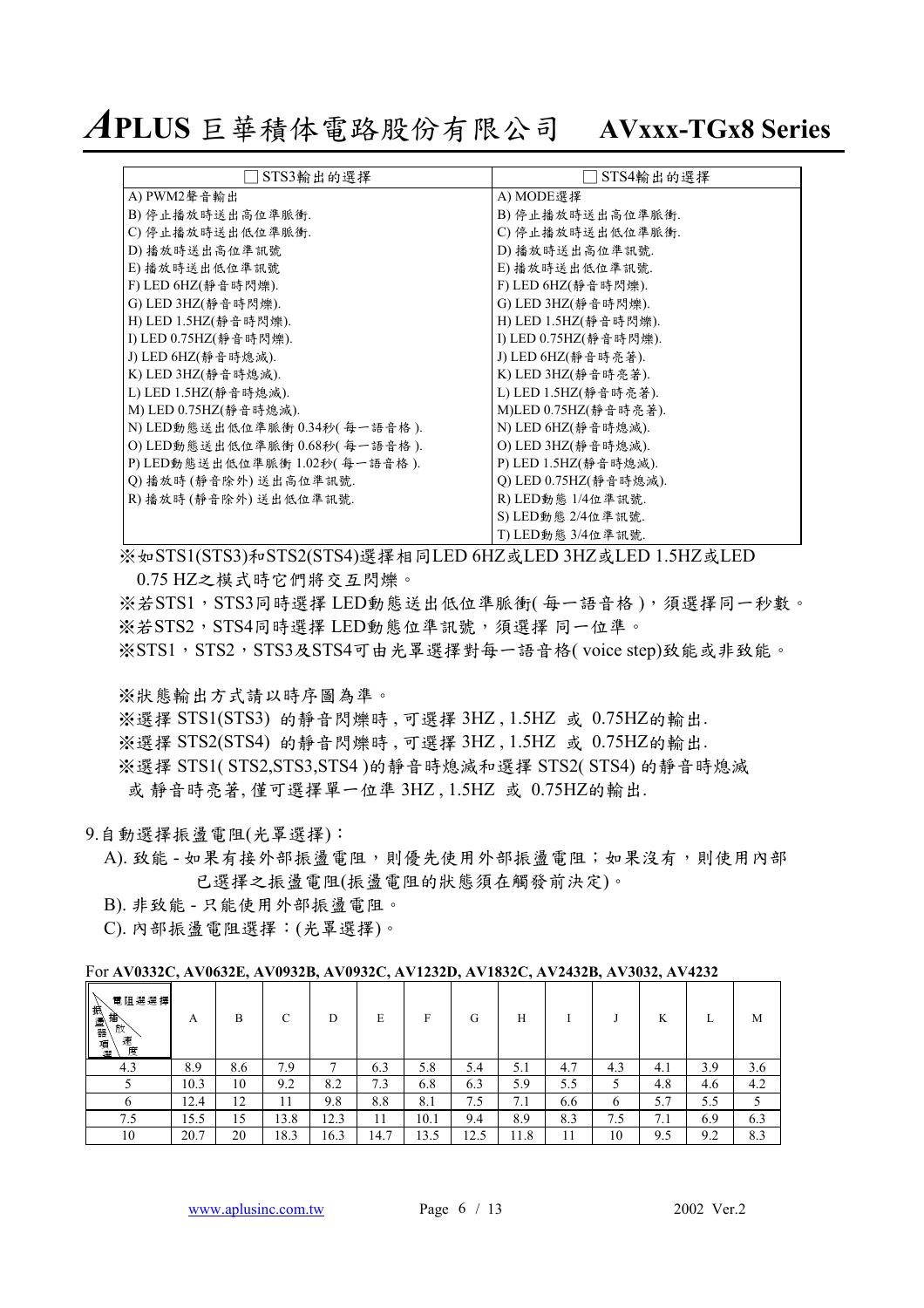### **• PIN DESCRIPTION:**

| <b>PAD NAME</b>  | PIN ATTR.    | <b>FUNCTION</b>                                          |
|------------------|--------------|----------------------------------------------------------|
| VDD, VDD1        | <b>POWER</b> | <b>POSITIVE POWER SUPPLY.</b>                            |
| OSC.             |              | OSCILLATOR INPUT (300K ohm CONNECT TO VDD).              |
| <b>TEST</b>      |              | TEST PAD, FOR PRODUCTION TESTING (TEST HIGH FOR TESTING) |
| MODE/STS4        | I/O          | I/O PAD, MODE: MODE SELECTION, STS4: STATUS OUTPUT       |
| <b>ROW 1-4</b>   | I/O          | OUTPUT FOR MATRIX MODE ; INPUT FOR ALONE MODE            |
| $COL 1-4$        |              | TRIGGER INPUT, INTERNAL PULL LOW (HIGH ACTIVE)           |
| OUT <sub>1</sub> | $\Omega$     | STATUS OUTPUT OR AUDIO (CURRENT OUTPUT)                  |
| OUT <sub>2</sub> | $\Omega$     | STATUS OUTPUT OR AUDIO (PWM1 OUTPUT)                     |
| OUT3             | $\Omega$     | STATUS OUTPUT OR AUDIO (PWM2 OUTPUT)                     |
| GND.GND1         | <b>POWER</b> | NEGATIVE POWER SUPPLY.                                   |

### $\bullet$  **ABSOLUTE MAXIMUM RATING:**

| <b>SYMBOL</b>         | <b>RATING</b>                              | <b>TINIT</b> |
|-----------------------|--------------------------------------------|--------------|
| VDD~VSS               | $-0.5 \rightarrow 7.0$                     |              |
| VIN (FOR ALL INPUT)   | $VSS-0.3<$ VIN $<$ VDD+0.3                 |              |
| VOUT (FOR ALL OUTPUT) | GND <vout<vdd< td=""><td></td></vout<vdd<> |              |
| T (OPERATING)         | $0 \rightarrow 70$                         |              |
| T (STORAGE)           | $-25 \rightarrow +75$                      | $\sim$       |

### $\bullet$  DC CHARACTERISTICS:

| <b>SYMBOL</b> | <b>PARAMETER</b>                                       |                  | MIN.   | TYP.     | MAX.   | <b>UNIT</b> | <b>CONDITION</b>                    |
|---------------|--------------------------------------------------------|------------------|--------|----------|--------|-------------|-------------------------------------|
| <b>VDD</b>    | OPERATING VOLTAGE                                      |                  | 2.4    | 3        | 5      | V           |                                     |
| <b>Isb</b>    | <b>STANDBY</b><br><b>SUPPLY</b>                        |                  |        |          | 0.1    | uA          | VDD=3V ,I/O OPEN                    |
| Iop           | <b>CURRENT</b>                                         | <b>OPERATING</b> |        |          | 200    |             | (WITH Rosc)                         |
| Iih           | <b>INPUT CURRENT ROW1-4, COL1-4</b>                    |                  |        |          | 5      | uA          | $VDD=3V$                            |
| Iil           | IN ALONE MODE<br>SCHMITT 270K - 1M)                    |                  |        | $\theta$ |        |             |                                     |
| Iih           | <b>INPUT CURRENT ROW1-4, COL1-4</b>                    |                  |        |          | 0.3    | uA          | $VDD=3V$                            |
| Iil           | IN ALONE MODE<br>(SCHMITT 270K - 10M)                  |                  |        | $\theta$ |        |             |                                     |
| Iih           | <b>INPUT CURRENT</b>                                   |                  |        |          | 0.5    | uA          | $VDD=3V$                            |
| Iil           | <b>MODE INPUT</b>                                      |                  |        | $\theta$ |        |             |                                     |
| Ioh           | MATRIX MODE (ROW 1-4)                                  |                  |        | $-0.6$   |        | mA          | VDD=3V, VO/P=0V                     |
| Iol           | <b>OUTPUT CURRENT</b>                                  |                  |        | 10       |        |             | VDD= $3V$ , VO/P= $3V$              |
| Icout         | <b>OUT1 USE AS</b>                                     |                  | $-1.2$ | $-1.5$   | $-1.8$ | mA          | VDD=3V, V $O/P=0.7V$                |
|               | <b>CURRENT OUT</b>                                     |                  | $-2.4$ | $-3$     | $-3.6$ |             |                                     |
|               | (FULL SCALE)                                           |                  | $-3.6$ | $-4.5$   | $-5.4$ |             |                                     |
| Ioh           | OUT1, OUT2, OUT3                                       |                  |        | $-0.6$   |        | mA          | VDD=3V, V $O/P=0V$                  |
| Iol           | <b>USE AS STATUS OUTPUT</b><br><b>DURING OPERATING</b> |                  | 8      | 10       | 12     |             | $\overline{VDD=3}V, VO/P=3V$        |
| dF/F          | <b>FREQUENCY</b><br><b>STABILITY</b>                   |                  | $-10$  |          | 10     |             | $Fosc(3v) - Fosc(2.4v)$<br>Fosc(3v) |
| dF/F          | <b>Fosc VARIATION</b>                                  |                  | $-10$  |          | 10     |             | VDD=3V, Rosc=300K                   |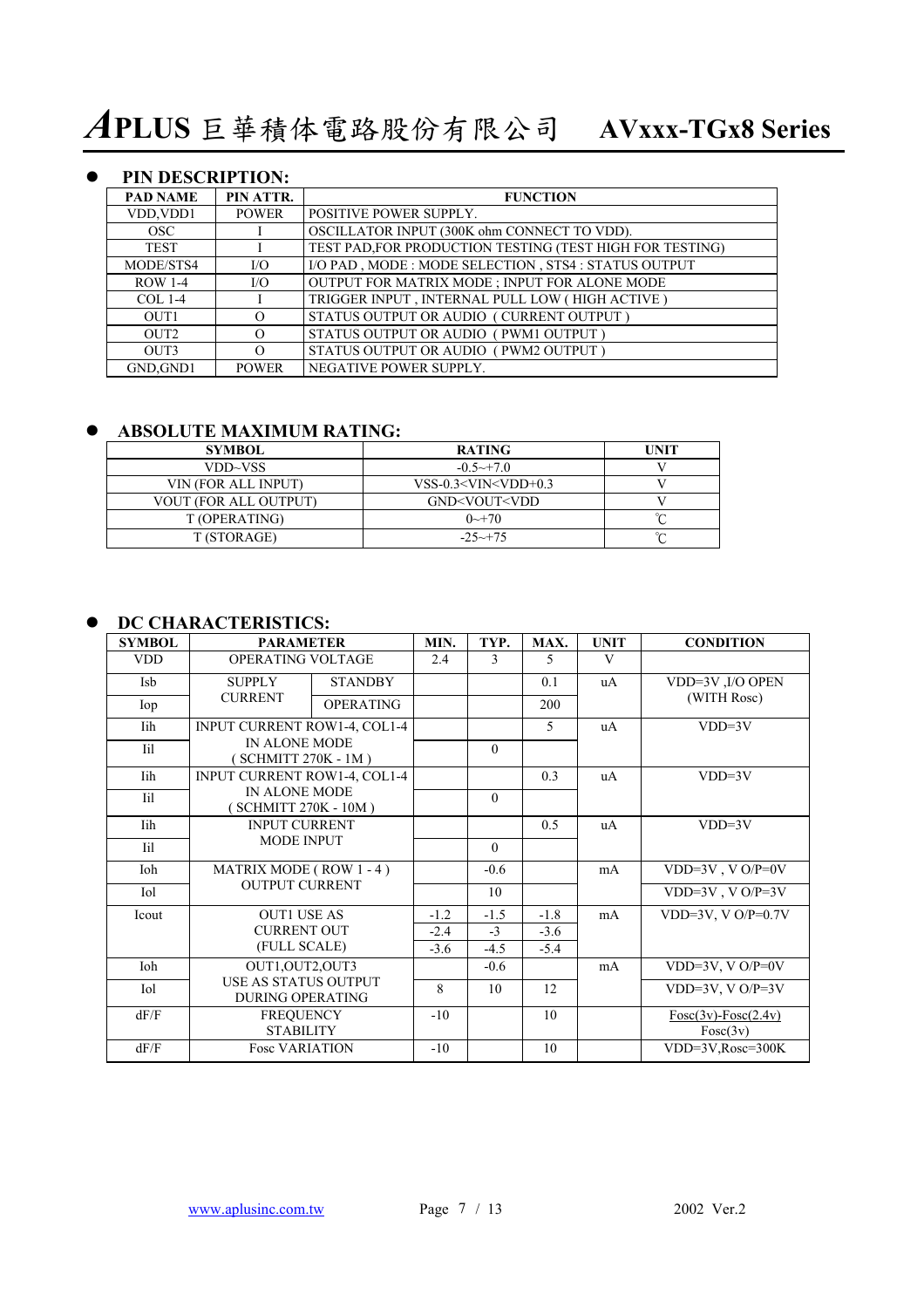| <b>TIMING DIAGRAM:</b>                       |                                                                                                                              |
|----------------------------------------------|------------------------------------------------------------------------------------------------------------------------------|
| 1.>EDGE/LEVEL<br>EDGE MODE:                  |                                                                                                                              |
| <b>EDGE TRIGGER:</b>                         | ⊯™→                                                                                                                          |
| $\text{An/Min}$                              |                                                                                                                              |
| AUDIO ——                                     | SUB_TABLE N                                                                                                                  |
| LEVEL TRIGGER:                               | T₩<br>к                                                                                                                      |
| An/Mn                                        |                                                                                                                              |
|                                              | <b>SUB TABLE N</b>                                                                                                           |
| LEVEL MODE:                                  |                                                                                                                              |
| EDGE TRIGGER:                                | k—™→                                                                                                                         |
| An/Mn —                                      | SUB_TABLE N                                                                                                                  |
| LEVEL TRIGGER:                               | T₩                                                                                                                           |
| An/Mn                                        |                                                                                                                              |
| $AIDIO$ $-$                                  | SUB_TABLE N<br><b>SUB TABLE N</b><br>SUB_TABLE N                                                                             |
|                                              | * NOTE:TWIS THE MINIMUM INPUT PULSE WIDTH > DEBOUNCE TIME (10 ms or 50 us )                                                  |
| 2.>HOLD/UNHOLD                               |                                                                                                                              |
| HOLD:                                        |                                                                                                                              |
| AnMn ____                                    |                                                                                                                              |
|                                              | <b>SUB_TABLE N</b>                                                                                                           |
| UNHOLD:                                      |                                                                                                                              |
| AnMn –<br>$\text{AIDIO}$ .                   | <b>SUB_TABLE N</b>                                                                                                           |
|                                              | *NO TE:BOTH EDGE AND LEVEL HAVE HOLD AND UNHOLD OPTION.                                                                      |
|                                              | 3.>RETRIGGERABLE/IRRETRIGGERABLE                                                                                             |
| RETRIGGER:                                   |                                                                                                                              |
| $\text{AnMn}$                                |                                                                                                                              |
| <b>SUB TABLE N</b><br>$\text{AMDIO} \_\_\_\$ | <b>SUB_TABLE N</b><br><b>SUB TABLE N</b>                                                                                     |
|                                              | PLAY FROM BEGINNING IMMEDIATLLY                                                                                              |
| <b>IRRETRIGGER:</b><br>AnMn [                |                                                                                                                              |
| $\text{AMDO}$ $\_$                           | <b>SUB_TABLE N</b><br><b>SUB TABLE N</b>                                                                                     |
|                                              | <b>IGNORE TRIGGER INPUT SIGNAL DURING PLAYING</b>                                                                            |
|                                              | 4.>STATUS OUTPUT(STS1,STS2,STS3,STS4)                                                                                        |
| AUDIO                                        | VUICE<br>$\frac{1}{10}$ = = = MUTE = = = = =                                                                                 |
| STOP high pulse                              | $K$ 40 ms                                                                                                                    |
|                                              |                                                                                                                              |
| STOP_low pulse                               |                                                                                                                              |
| BUSY high active                             |                                                                                                                              |
| busy high , except mute                      |                                                                                                                              |
| busy_low active                              |                                                                                                                              |
| busy low , except mute                       | the or 3he                                                                                                                   |
| led_fix_flash_at_mute                        |                                                                                                                              |
| led_fix on at mute                           |                                                                                                                              |
| led_fix off at mute                          |                                                                                                                              |
| dynamic busy low                             |                                                                                                                              |
|                                              | time of busy_low is optioned.<br>₩<br>lé masakap                                                                             |
|                                              | $DYNAMIC:$ Partition the voice amplitude 8 steps ( $01234567$ );<br>1/4.0,7LED an. 2/4:0.1.6.7 LED on. 3/4:01.2.5.6.7LED an. |
|                                              | ${\bf LED}$ on means status output low, $\pm$ every beginning of voice step vall reset status signal $\pm$                   |

ÿ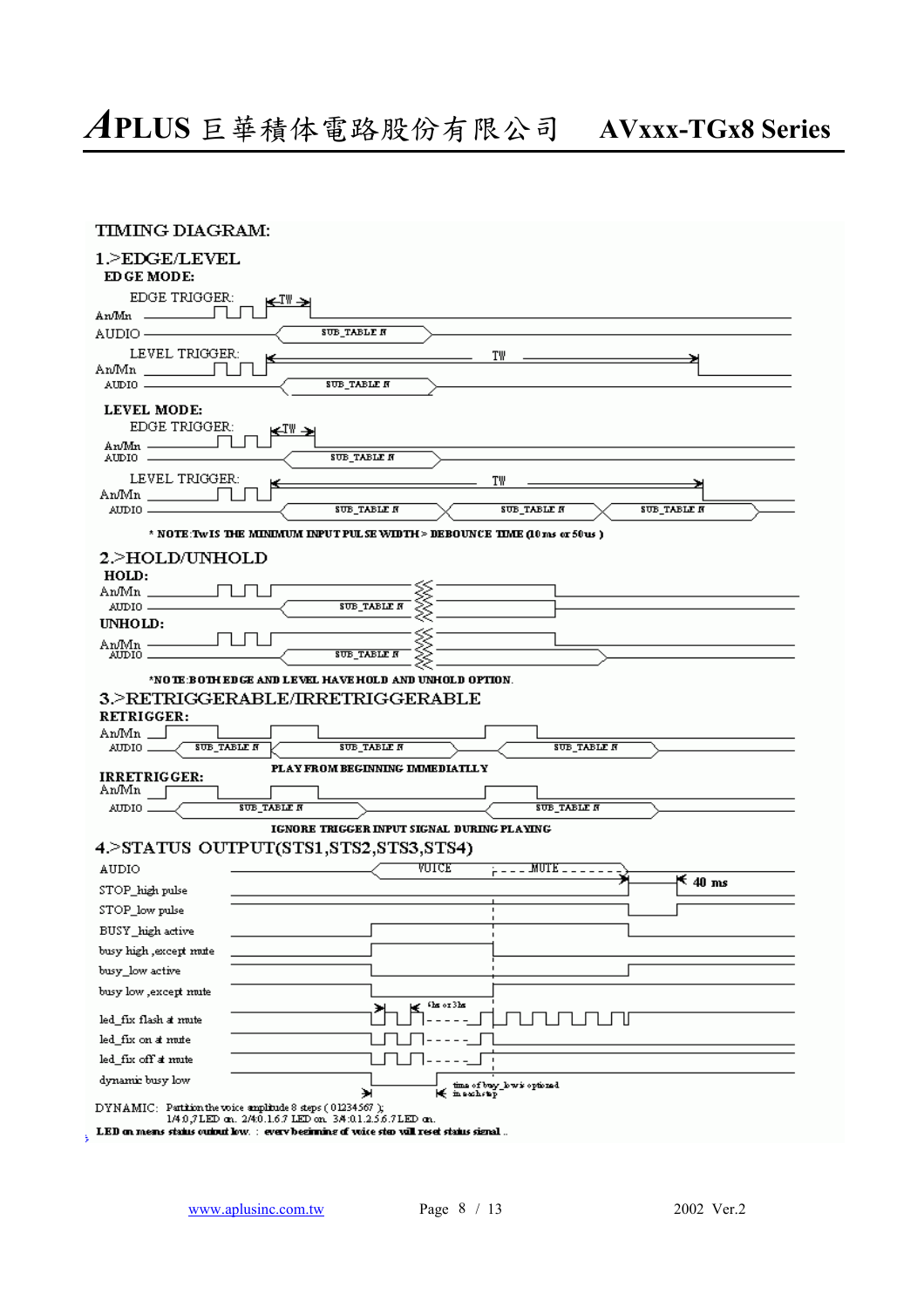| A1/M1                                                                                                                                                                                                     |                                                             |                                    |                    |                                                                                              |             |
|-----------------------------------------------------------------------------------------------------------------------------------------------------------------------------------------------------------|-------------------------------------------------------------|------------------------------------|--------------------|----------------------------------------------------------------------------------------------|-------------|
| A2M2.                                                                                                                                                                                                     |                                                             |                                    |                    |                                                                                              |             |
| A3/M3.                                                                                                                                                                                                    |                                                             |                                    |                    |                                                                                              |             |
| A4M4                                                                                                                                                                                                      |                                                             |                                    |                    |                                                                                              |             |
| <b>SUB TABLE 1</b><br>AUDIO                                                                                                                                                                               | SUB_TABLE 2                                                 | SUB TABLE 3                        | SUB TABLE 4        | SUB TABLE 3                                                                                  | SUB TABLE 2 |
| NOTE:PRIORITY Al>A2>A3>A4>A5>A6>A7>A8                                                                                                                                                                     | M1>M2>M3>M4 ;M5>M6>M7>M8 ; M9>M10>M11>M12 ; M13>M14>M15>M16 |                                    |                    |                                                                                              |             |
| The device will detect the input priority at start playing or level repeat.<br>6.>SEQUENTIAL:                                                                                                             |                                                             |                                    |                    |                                                                                              |             |
| EDGE-UNHOLD:                                                                                                                                                                                              |                                                             |                                    |                    |                                                                                              |             |
| A8/M16                                                                                                                                                                                                    |                                                             |                                    |                    |                                                                                              |             |
| AUDIO —<br>SUB TABLE 1                                                                                                                                                                                    | SUB TABLE 2                                                 |                                    | SUB TABLE N        | SUB TABLE 1                                                                                  |             |
|                                                                                                                                                                                                           |                                                             |                                    |                    |                                                                                              |             |
| LEVEL-UNHOLD:<br>A8/M16__                                                                                                                                                                                 |                                                             |                                    |                    |                                                                                              |             |
| AUDIO .                                                                                                                                                                                                   |                                                             |                                    |                    |                                                                                              |             |
| SUB_TABLE 1                                                                                                                                                                                               | SUB TABLE 2                                                 | SUB TABLE 2                        | <b>SUB_TABLE N</b> | SUB_TABLE 1                                                                                  |             |
| EDGE-HOLD:                                                                                                                                                                                                |                                                             |                                    |                    |                                                                                              |             |
| A8/M16                                                                                                                                                                                                    |                                                             |                                    |                    |                                                                                              |             |
| AUDIO .<br>(SUB TABLE 1                                                                                                                                                                                   |                                                             | SUB_TABLE 2                        | <u>TUB TABLE F</u> | <b>SUB_TABLE I</b>                                                                           |             |
| LEVEL-HOLD:                                                                                                                                                                                               |                                                             |                                    |                    |                                                                                              |             |
|                                                                                                                                                                                                           |                                                             |                                    |                    |                                                                                              |             |
| A8M16.                                                                                                                                                                                                    | <b>SUB TABLE 2</b>                                          | <b>SUB TABL 2</b>                  | <b>TUB TABLE F</b> | <b>SUB TABLE 1</b>                                                                           |             |
| AUDIO -<br><b>(</b> \$UB TABLE 1                                                                                                                                                                          |                                                             |                                    |                    |                                                                                              |             |
| <b>RETRIGGER:</b>                                                                                                                                                                                         |                                                             |                                    |                    |                                                                                              |             |
| A8/M16___                                                                                                                                                                                                 |                                                             |                                    |                    |                                                                                              |             |
|                                                                                                                                                                                                           |                                                             |                                    |                    |                                                                                              |             |
| AUDIO .<br>SUB_TABLE1                                                                                                                                                                                     | SUB_TABLE 2                                                 |                                    | SUB_TABLE N        | <b>SUB TABLE 1</b>                                                                           |             |
|                                                                                                                                                                                                           |                                                             |                                    |                    |                                                                                              |             |
| IRRETRIGGER:                                                                                                                                                                                              |                                                             |                                    |                    |                                                                                              |             |
| A8/M16___<br>AUDIO -                                                                                                                                                                                      | SUB_TABLE 1                                                 |                                    | SUB_TABLE_N        | SUB_TABLE 1                                                                                  |             |
|                                                                                                                                                                                                           |                                                             |                                    |                    |                                                                                              |             |
|                                                                                                                                                                                                           |                                                             |                                    |                    |                                                                                              |             |
| <b>MODE</b>                                                                                                                                                                                               |                                                             |                                    |                    |                                                                                              |             |
| A8/M16                                                                                                                                                                                                    |                                                             |                                    |                    |                                                                                              |             |
| AUDIO .                                                                                                                                                                                                   | <b>SUB_TABLE N</b>                                          |                                    |                    | SUB TABLE N+16                                                                               |             |
|                                                                                                                                                                                                           |                                                             |                                    |                    | MATRIX/ALONE-> ALONE ; SEQUENTIAL/NORMAL -> SEQUENTIAL ; sequertial not combined with MODE ; |             |
| RESET/UNRESET -> RESET                                                                                                                                                                                    |                                                             |                                    |                    |                                                                                              |             |
| The A8 input playing mode as right, EDGE/LEVEL -> EDGE; HOLD/UNHOLD -> UNHOLD;                                                                                                                            |                                                             | RETRIGGER/IRRETRIGGER -> RETRIGGRR |                    |                                                                                              |             |
|                                                                                                                                                                                                           |                                                             |                                    |                    |                                                                                              |             |
| <660us⊫—                                                                                                                                                                                                  |                                                             |                                    |                    | - <20ms or>40ms                                                                              |             |
| >80ա⊴                                                                                                                                                                                                     |                                                             |                                    |                    |                                                                                              |             |
|                                                                                                                                                                                                           |                                                             |                                    |                    |                                                                                              |             |
|                                                                                                                                                                                                           | N pulses                                                    |                                    |                    | next continued section trigger input<br>pukes                                                |             |
|                                                                                                                                                                                                           |                                                             |                                    |                    |                                                                                              |             |
| * Sequential combined with MODE input:<br>7.> CPU INTERFACE : addressing access mode by input pulse count (A8)<br>In this mode, some of the mask_options must set as follow :<br>A8(COL4 <u>)</u><br>BUSY |                                                             | + l→2 ms                           |                    |                                                                                              |             |
| AUDIO                                                                                                                                                                                                     |                                                             | <b>SUB_TABLE N</b>                 |                    |                                                                                              |             |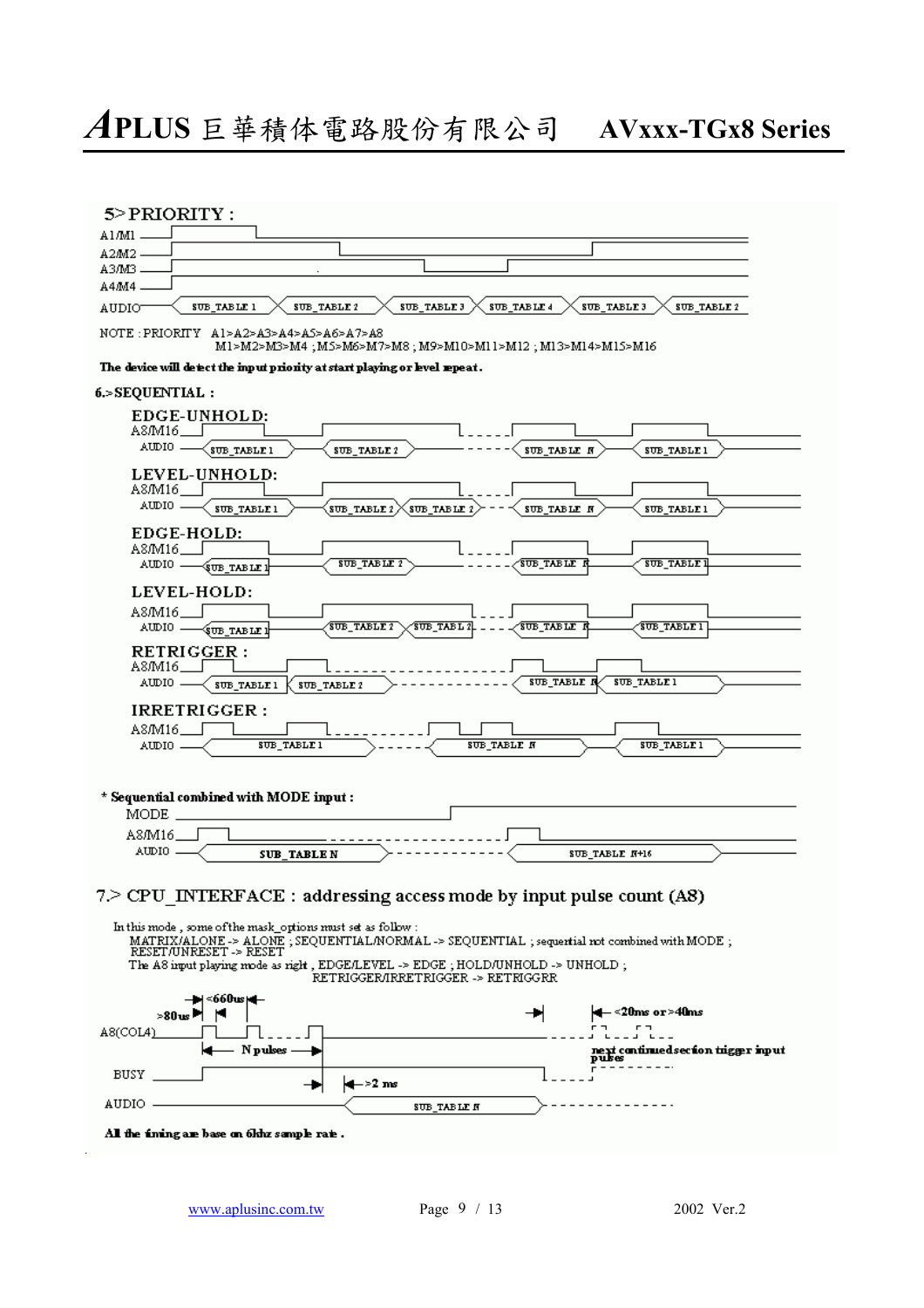

NOTE: 1>Rosc=300K ohm ( typical ) or use internal Rosc (it must be determined before operation ) Tbata=100 (typical). R1=1k needed only when wish to lower the power consumption. 2>BUZZER:resonant frequency should around 1KHz. 3>COUT,PWM1,PWM2 are tristate during standby.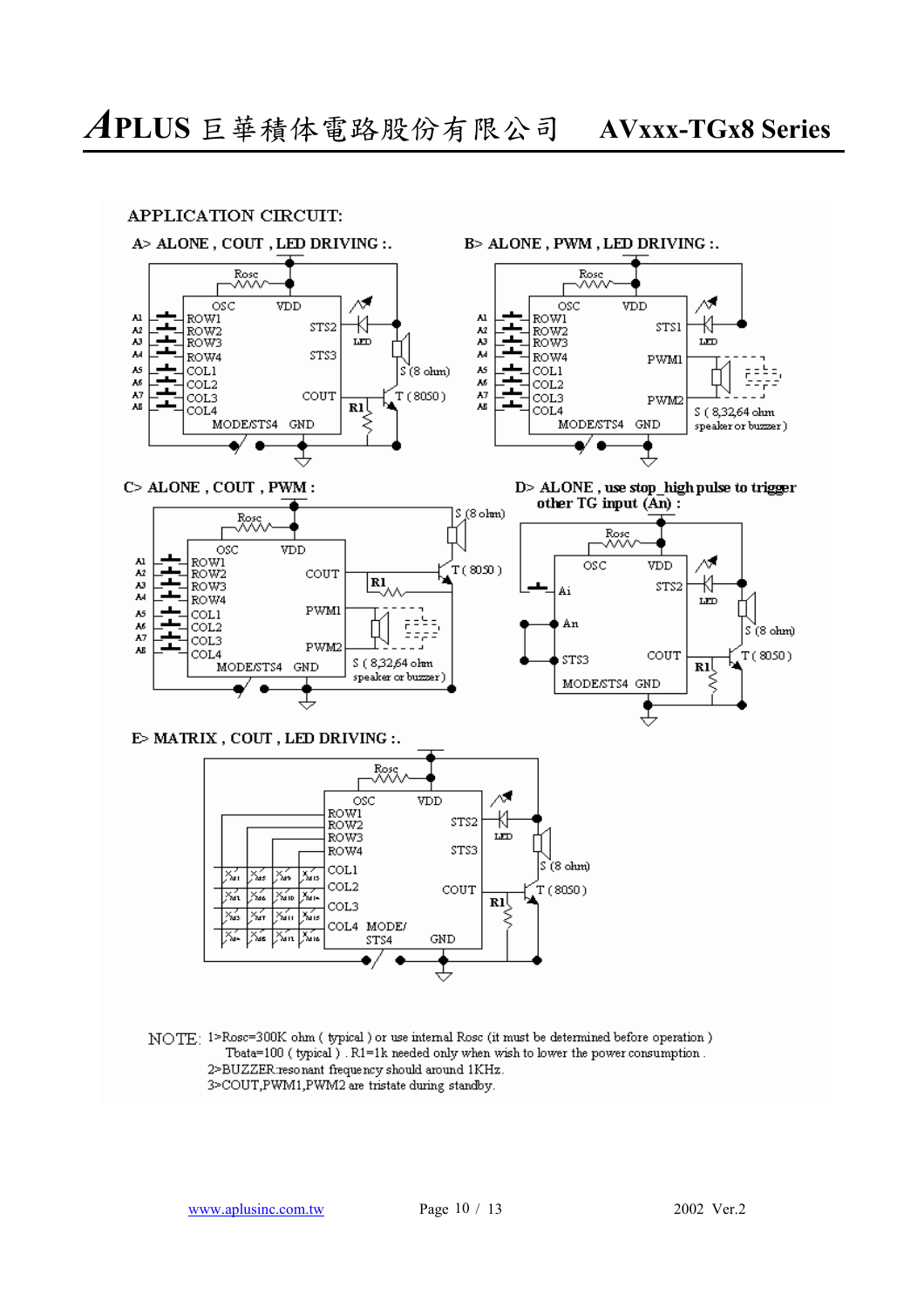### $\bullet$  **BONDING DIAGRAM:**



### $O$  DIE SIZE:

| <b>PRODUCT</b>                   | X      | Y      | PAD SIZE $(\text{um}^{\wedge}2)$ | <b>SUBSTRATE</b> | <b>UNIT</b> |
|----------------------------------|--------|--------|----------------------------------|------------------|-------------|
| <b>AV0332C</b>                   | 1320.0 | 1700.0 | $80 * 80$                        | <b>GND</b>       | um          |
| <b>AV0632E</b>                   | 1320.0 | 1850.0 | $80 * 80$                        | <b>GND</b>       | um          |
| <b>AV0932B</b><br><b>AV0932C</b> | 1320.0 | 2050.0 | $80 * 80$                        | <b>GND</b>       | um          |
| <b>AV1232D</b>                   | 1320.0 | 2210.0 | $80 * 80$                        | <b>GND</b>       | um          |
| <b>AV1832C</b>                   | 1320.0 | 2580.0 | $80 * 80$                        | <b>GND</b>       | um          |
| AV2432B                          | 1320.0 | 2930.0 | $80 * 80$                        | <b>GND</b>       | um          |
| AV3032                           | 1300.0 | 3290.0 | $80 * 80$                        | <b>GND</b>       | um          |
| AV4232                           | 1320.0 | 4030.0 | $80 * 80$                        | <b>GND</b>       | um          |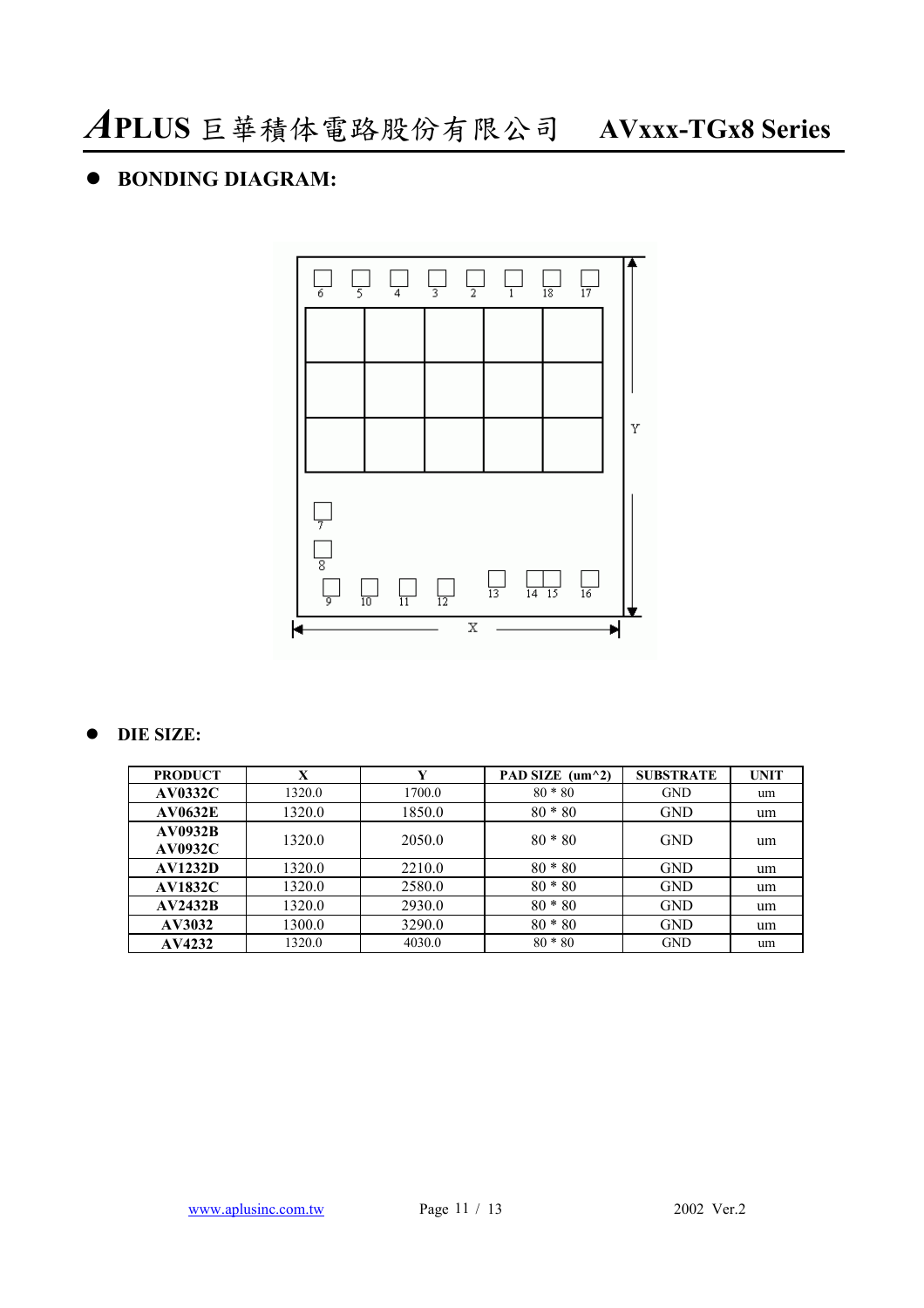*A***PLUS** 巨華積体電路股份有限公司 **AVxxx-TGx8 Series**

| PIN NO.      | <b>NAME</b>       | <b>AV0332C</b> |           | <b>AV0632E</b> |          | <b>AV0932B</b><br><b>AV0932C</b> |          |  |
|--------------|-------------------|----------------|-----------|----------------|----------|----------------------------------|----------|--|
|              |                   | X              | Y         | X              | Y        | X                                | Y        |  |
| 1            | VD <sub>D</sub> 1 | 190.71         | 688.87    | 190.71         | 766.7    | 190.71                           | 865.8    |  |
| $\mathbf{2}$ | <b>OSC</b>        | 50.38          | 688.87    | 50.38          | 766.7    | 50.38                            | 865.8    |  |
| 3            | COL <sub>4</sub>  | $-135.14$      | 688.87    | $-135.14$      | 766.7    | $-135.14$                        | 865.8    |  |
| 4            | COL3              | $-265.79$      | 688.87    | $-265.79$      | 766.7    | $-265.79$                        | 865.8    |  |
| 5            | COL <sub>2</sub>  | $-396.44$      | 688.87    | $-396.44$      | 766.7    | $-396.44$                        | 865.8    |  |
| 6            | COL1              | $-527.09$      | 688.87    | $-527.09$      | 766.7    | $-527.09$                        | 865.8    |  |
| 7            | ROW4              | $-498.81$      | $-350.81$ | $-498.81$      | $-428.7$ | $-498.81$                        | $-527.7$ |  |
| 8            | ROW3              | $-498.81$      | $-471.71$ | $-498.81$      | $-549.6$ | $-498.81$                        | $-648.6$ |  |
| 9            | ROW <sub>2</sub>  | $-498.81$      | $-688.87$ | $-498.81$      | $-766.7$ | $-498.81$                        | $-865.8$ |  |
| 10           | ROW1              | $-368.16$      | $-688.87$ | $-368.16$      | $-766.6$ | $-368.16$                        | $-865.8$ |  |
| 11           | OUT <sub>1</sub>  | $-237.51$      | $-688.87$ | $-237.51$      | $-766.6$ | $-237.51$                        | $-865.8$ |  |
| 12           | <b>VDD</b>        | $-69.19$       | $-688.87$ | $-69.19$       | $-766.6$ | $-69.19$                         | $-865.8$ |  |
| 13           | OUT <sub>2</sub>  | 107.45         | $-619.97$ | 107.45         | $-697.8$ | 107.45                           | $-796.9$ |  |
| 14           | <b>GND</b>        | 261.11         | $-619.97$ | 261.11         | $-697.8$ | 261.11                           | $-796.9$ |  |
| 15           | GND1              | 341.71         | $-619.97$ | 341.71         | $-697.8$ | 341.71                           | $-796.9$ |  |
| 16           | OUT3              | 495.37         | $-619.97$ | 495.37         | $-697.8$ | 495.37                           | $-796.9$ |  |
| 17           | <b>TEST</b>       | 524.1          | 688.87    | 524.1          | 766.6    | 524.1                            | 865.8    |  |
| 18           | MODE/STS4         | 393.45         | 688.87    | 393.45         | 766.6    | 393.45                           | 865.8    |  |

| PIN NO.                 | <b>NAME</b>      | <b>AV1232D</b> |          | <b>AV1832C</b> |           | <b>AV2432B</b> |           |  |
|-------------------------|------------------|----------------|----------|----------------|-----------|----------------|-----------|--|
|                         |                  | X              | Y        | X              | Y         | $\mathbf{X}$   | Y         |  |
| 1                       | VDD1             | 190.71         | 943.6    | 190.71         | 1130.0    | 190.71         | 1306.9    |  |
| $\overline{2}$          | <b>OSC</b>       | 50.38          | 943.6    | 50.38          | 1130.0    | 50.38          | 1306.9    |  |
| 3                       | COL <sub>4</sub> | $-135.14$      | 943.6    | $-135.14$      | 1130.0    | $-135.14$      | 1306.9    |  |
| $\overline{\mathbf{4}}$ | COL3             | $-265.79$      | 943.6    | $-265.79$      | 1130.0    | $-265.79$      | 1306.9    |  |
| 5                       | COL <sub>2</sub> | $-396.44$      | 943.6    | $-396.44$      | 1130.0    | $-396.44$      | 1306.9    |  |
| 6                       | COL1             | $-527.09$      | 943.6    | $-527.09$      | 1130.0    | $-527.09$      | 1306.9    |  |
| 7                       | ROW4             | $-498.81$      | $-605.5$ | $-498.81$      | $-791.9$  | $-498.81$      | $-968.8$  |  |
| 8                       | ROW3             | $-498.81$      | $-726.4$ | $-498.81$      | $-912.8$  | $-498.81$      | $-1089.7$ |  |
| 9                       | ROW <sub>2</sub> | $-498.81$      | $-943.6$ | $-498.81$      | $-1130.0$ | $-498.81$      | $-1306.9$ |  |
| 10                      | ROW1             | $-368.16$      | $-943.6$ | $-368.16$      | $-1130.0$ | $-368.16$      | $-1306.9$ |  |
| 11                      | OUT <sub>1</sub> | $-237.51$      | $-943.6$ | $-237.51$      | $-1130.0$ | $-237.51$      | $-1306.9$ |  |
| 12                      | <b>VDD</b>       | $-69.19$       | $-943.6$ | $-69.19$       | $-1130.0$ | $-69.19$       | $-1306.9$ |  |
| 13                      | OUT <sub>2</sub> | 107.45         | $-874.7$ | 107.45         | $-1061.1$ | 107.45         | $-1238.0$ |  |
| 14                      | <b>GND</b>       | 261.11         | $-874.7$ | 261.11         | $-1061.1$ | 261.11         | $-1238.0$ |  |
| 15                      | GND1             | 341.71         | $-874.7$ | 341.71         | $-1061.1$ | 341.71         | $-1238.0$ |  |
| 16                      | OUT3             | 495.37         | $-874.7$ | 495.37         | $-1061.1$ | 495.37         | $-1238.0$ |  |
| 17                      | <b>TEST</b>      | 524.1          | 943.6    | 524.1          | 1130.0    | 524.1          | 1306.9    |  |
| 18                      | MODE/STS4        | 393.45         | 943.6    | 393.45         | 1130.0    | 393.45         | 1306.9    |  |